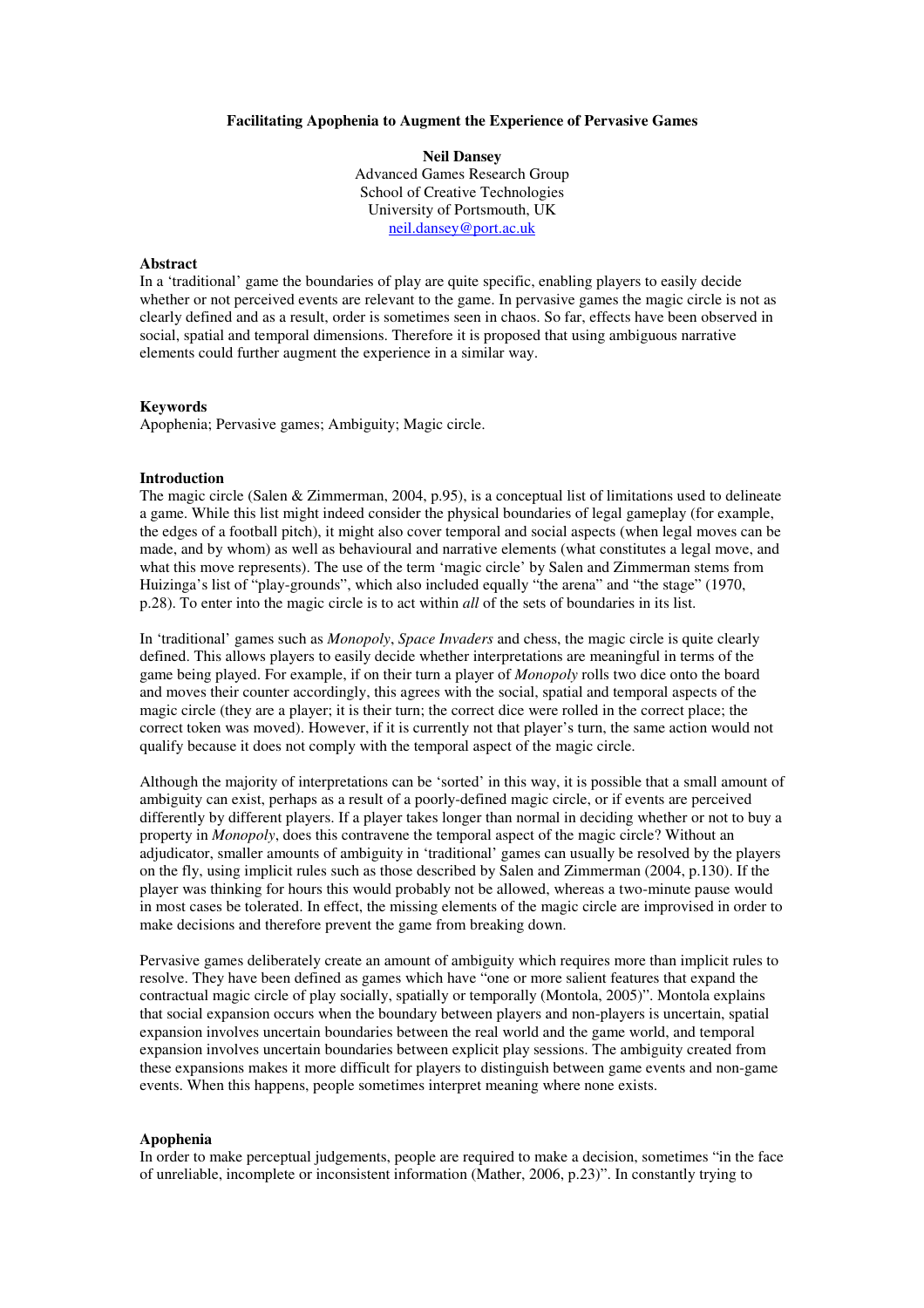understand the disjointed information they receive, people sometimes make sense out of nonsense (Beyerstein, 1996, cited in Carroll, 1998). *Apophenia* occurs when people mistakenly ascribe meanings to coincident occurrences which are unrelated or accidental (Mishlove & Engen, 2007). The term was coined in 1958 by Conrad (cited in Brugger, 2001), who described apophenia as an "unmotivated seeing of connections" accompanied by a "specific experience of an abnormal meaningfulness".



**Figure 1: Jesus in clouds?** (Source: http://www.rejesus.co.uk)

A visual form of apophenia, *pareidolia* (Fig. 1), is evident when vague or obscure visual stimuli are interpreted as meaningful (French, 2001, p.14). However, Brugger (2001) favours Conrad's broader definition of apophenia when illustrating the judgemental experiences of August Strindberg (1979). Strindberg's mental condition was a major factor in the amount of apophenia he experienced, thus when unfortunate things happened he attributed them to the belief that he was being punished by a higher being – an "Evil one". This could be seen as a type of intrinsic motivation, and contradicts Conrad's (Cited in Brugger, 2001) description of apophenic connections as being unmotivated. However, it is likely that Conrad's use of the word 'unmotivated' was intended to mean 'not extrinsically motivated'. Children might notice friendly faces among passing clouds because they have intrinsic reasons for doing so, not because they are told, paid or otherwise prompted to do so. The roulette player might value a 'winning streak' of 6 red numbers, but might not care about the sequence of 6 red cars in a row during the journey home from the casino.

# **Apophenia for pervasive games**

For pervasive games it would be desirable from a design point of view to try to harness the "abnormal meaningfulness" associated with apophenia, in order to make the experience more intense for players. However, the deliberate triggering of apophenia in subjects is impossible because it would necessitate a contrived setting, which could be seen as a type of extrinsic motivation, which contradicts the definition of apophenia. Even if the image in figure 1 appeared in this paper without a caption and the reader perceived the shape of Jesus unaided, this would not qualify as apophenia because the paper is *about* apophenia, and therefore the reader might be affected by demand characteristics. However, if the paper discussed a different subject and the reader perceived the shape unprompted, the experience would qualify as apophenia. For apophenia in games, ambiguity can be created, but an interpretation must not be suggested, nor can progress in the game depend on the ambiguity being resolved. Game designers should provide nothing more than the *potential* for apophenia to occur. Luckily, pervasive games by nature have ambiguous elements which already do this. This ambiguity gives plenty of opportunities for players to see order in chaos.

The designers of *Prosopopeia Bardo 1: Där vi föll* (hereafter called *Prosopopeia*) applied pervasiveness to a Live-Action Role-Playing (LARP) game. *Prosopopeia* attempted to give players a game experience which was as close as possible to reality, by expanding the magic circle along spatial, temporal *and* social axes (Montola & Jonsson, 2006). Because of this, everything and everyone was potential game content, at any time of day or night. Actors, staged events and in-game props were hidden around the city of Stockholm and players were encouraged to role-play themselves as they moved around the city, uncovering the story.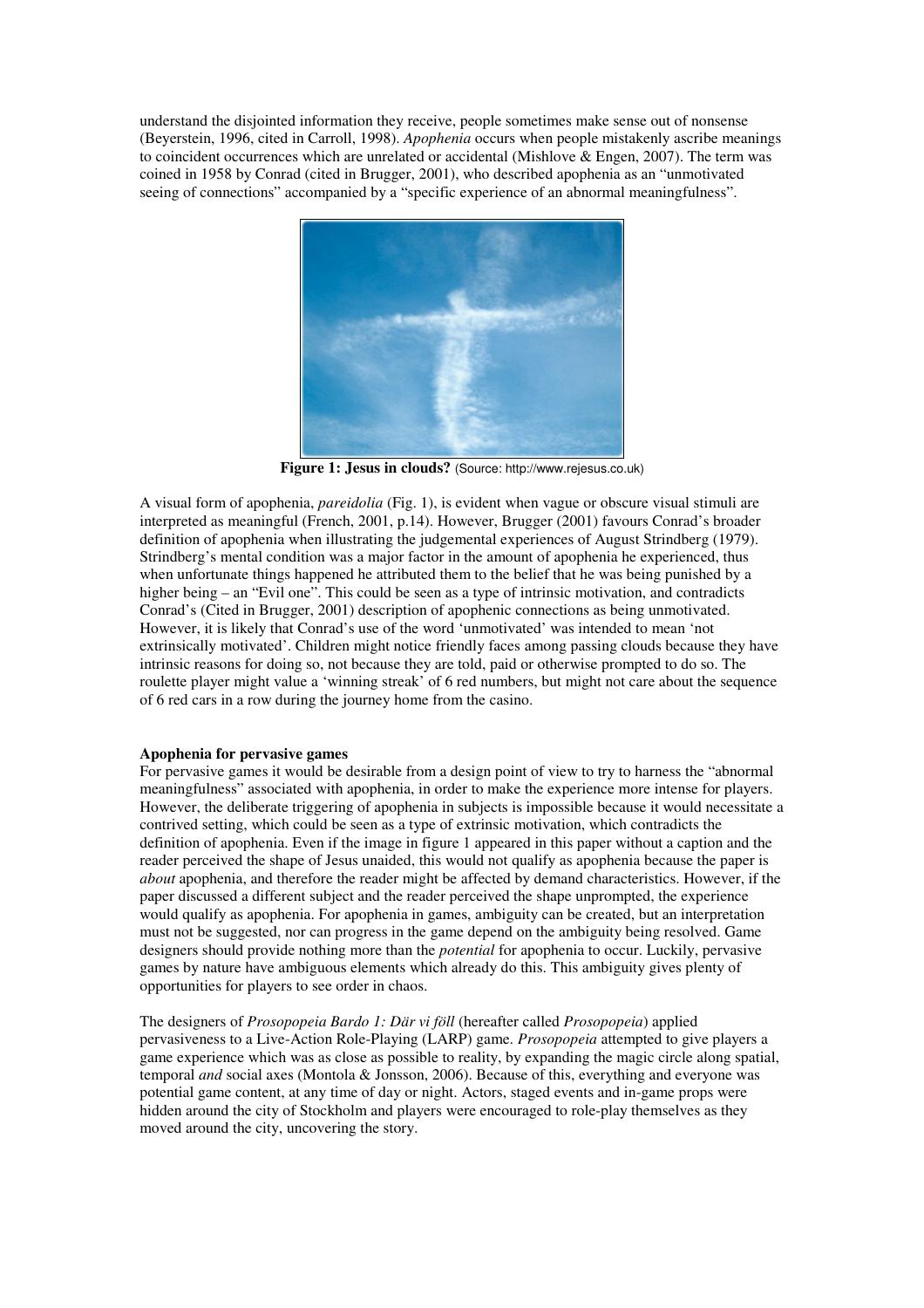It would seem that due to the extreme pervasiveness of the game, the players of *Prosopopeia* experienced a level of apophenia (Ibid.):

> Believing that the stranger might have been involved with the game the players spent a considerable amount of time discussing game-related issues with him. Even though the discussion never dropped a critical clue to the players, they were afterwards extremely uncertain on whether the encounter was staged or coincidental.

When the players reportedly attached game meaning to a person who was not deliberately pre-scripted into in the game, their experience was augmented.

|                          |            | Interpreted as game event?     |                                  |
|--------------------------|------------|--------------------------------|----------------------------------|
|                          |            | YES                            | NO                               |
| Intended by<br>designer? | <b>YES</b> | Normal game event              | Game event missed /<br>dismissed |
|                          | NO.        | Apophenic game event $\bigcap$ | Non-game event<br>4              |

**Figure 2: Decision outcomes for interpretation in games**

Figure 2 illustrates the possible outcomes when players decide if interpretations are game-related or not. Due to the specific nature of 'traditional' magic circles, game events are usually perceived as game-related and non-game events are not (cells 1 and 4 in Figure 2 respectively). With pervasive games, interpretation is more difficult because of the ambiguity involved. As was the case in *Prosopopeia*, while there are some clearly discernable events, others can become misinterpreted (cells 2 and 3). While misinterpretation is still possible in non-pervasive games – for example, if certain aspects of the game were poorly defined by the designer – one would expect misinterpretation to happen more frequently in games which feature a greater amount of ambiguity.

With regard to misinterpretation, not only is there the apophenic interpretation of non-game events, but there is also the dismissal of actual game events as non-game events. Therefore it could be seen that pervasiveness is risky in game design, because time, effort and money are invested in content creation which, if disregarded, could be costly for game designers. However, the assumption is made that both types of misinterpretation have an equal probability of happening. In everyday life this might be the case, but it could be argued that in a game this is not so.

# **Ambiguity and confirmation bias**

In a classroom demonstration, Bertram Forer gave each of his students a personality description featuring statements which had mostly been taken from an astrology book. The average personal accuracy rating given by the students was 4.26 out of 5 (Forer, 1949), yet all had been given the same description. The description seemed to contain vague statements which were flattering, or at least negative but in a flattering way (for example "You have considerable unused capacity that you have not turned to your advantage" (Ibid.)).

It is surprising that the description appealed strongly to so many people, yet the students did not notice its general applicability. Carroll (1998) suggests that people are more likely to accept claims about themselves if the resulting 'truth' is of a desirable nature. Mynatt, Doherty and Tweney (1977) suggested that "a bias in favour of confirmatory evidence may be a general, trans-situational characteristic of human reasoning". If these claims are true, participants would have wanted to see themselves in the 'desirable' description, and would have been more likely to remember a situation in which they displayed personality traits matching the description, and less likely to notice evidence to the contrary. Horoscopes use a combination of the above factors to make a general 'prediction' appeal to so many people on a personal level (Carroll, 1998; Fichten & Sunerton, 1983).

When people play games, they do so voluntarily, and for enjoyment (Huizinga, 1970, p.26). Therefore, if people have entered the magic circle of a game – that is, if they have *chosen* to act in accordance with the 'contract' outlined by it – it would be reasonable to assume that they find the magic circle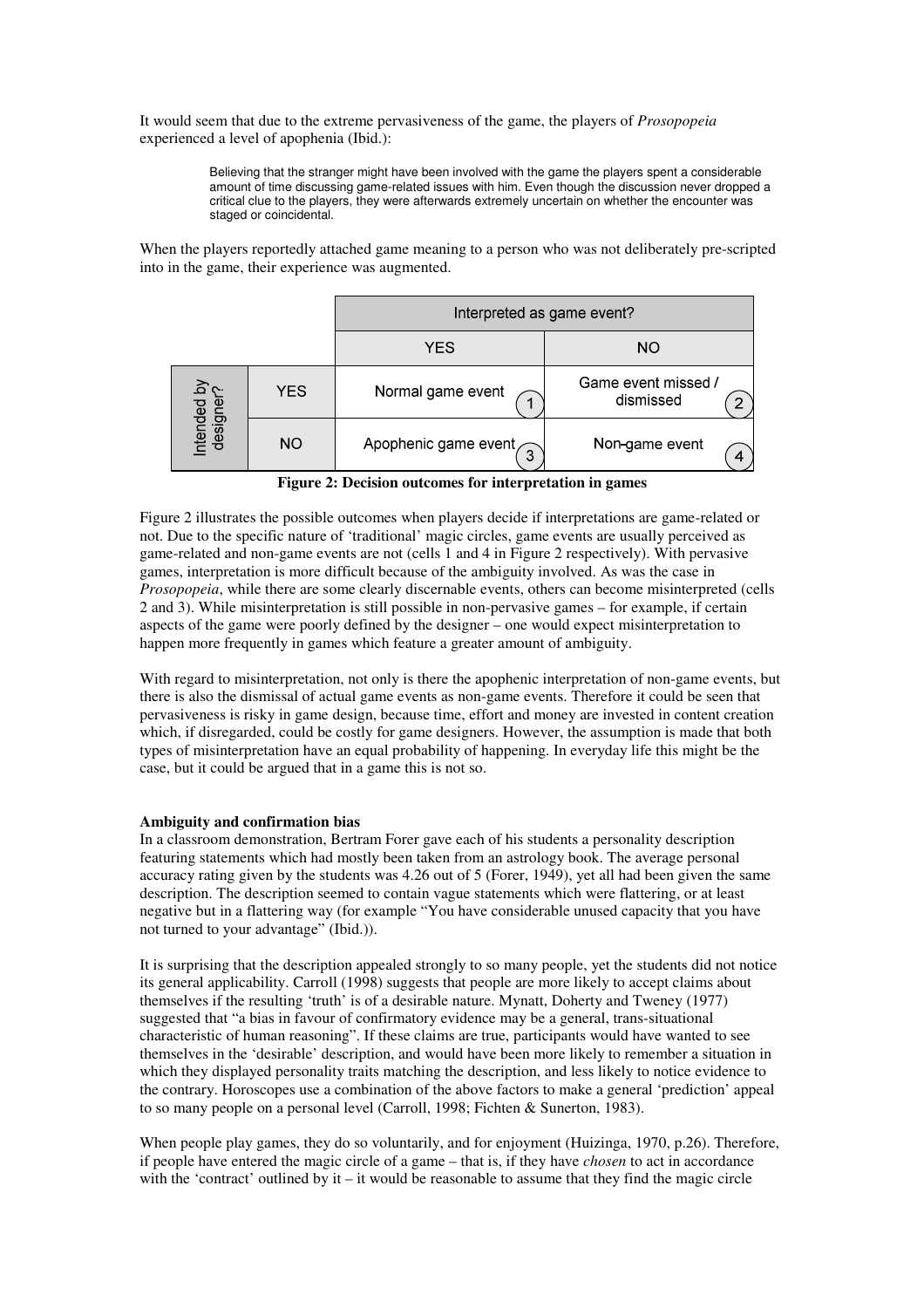desirable (Salen & Zimmerman, 2004, p.333). While this desire to be inside the magic circle remains it is likely that a bias in favour of game-related events will influence their perception of ambiguity. This would mean that apophenic misinterpretations which create content out of noise would happen more frequently than misinterpretations which result in the disregarding of actual game events as noise. If the creation of content via apophenia outweighs the loss of content to noise, a greater amount of meaning – and therefore a richer experience – is generated.

# **Expansion of the idea**

If the abnormal meaningfulness associated with apophenia in games leads to a richer player experience, it would be desirable to exaggerate the effect as much as possible. In the *Prosopopeia* games there was no apparent limit to where, when, or with who the game was played: the dimensions were already stretched as far as was feasible. This suggests that in order to expand the magic circle further we would need to look at other aspects.

The above expansions seem to be largely concerned with the structure of the game. Instead, ambiguity could be applied to the way the narrative is presented to the players. The background fiction, staged events and overall message could all be delivered in such a way as to allow multiple interpretations. As discussed by Gaver, Beaver and Benford (2003), ambiguity can be used to help create products which are engaging and thought-provoking. Gaver et al suggest several methods for creating ambiguity, including the use of imprecise representations to emphasise uncertainty, perhaps through certain wordings which create the illusion of precision in vague statements. Another method is to emphasise inconsistencies in the information, therefore highlighting the choice for interpretation. Yet another method is to undermine the credibility of the source of the information in order to force the recipients to decide for themselves whether or not the source is to be believed. All three of these methods (among others outlined by Gaver et al) could quite easily be integrated into pre-scripted content for pervasive games.

If ambiguity can be used effectively to expand the narrative elements of the magic circle (alongside the existing expansion of the temporal, social and spatial dimensions), it could facilitate the generation of further content via apophenia. The success of this will depend on the ability to maintain the interest (and therefore the confirmation bias) of players in the face of the increased ambiguity. Providing extrinsic motivations for the players to make connections would contradict the definition of apophenia, so in order to include apophenia the games must be designed such that progress does not rely on apophenia being experienced.

## **Acknowledgements**

The author wishes to thank Dan Pinchbeck, Roger Eglin, Brett Stevens, Ken Newman and Hartmut Blank for their encouragement and feedback.

## **References**

Brugger, P. (2001). From haunted brain to haunted science: A Cognitive Neuroscience View of Paranormal and Pseudoscientific Thought. In J. Houran & R. Lange (Eds.), *Hauntings and poltergeists: Multidisciplinary perspectives* (pp. 195-213). Jefferson, NC: McFarland.

Carroll, R. (1998). *The Forer Effect*. Retrieved November 27, 2007, from the College of Engineering at the University of Wisconsin-Madison website: http://ecow.engr.wisc.edu/cgibin/get/epd/155/zwickel/informatio/forer\_effect.pdf

Fichten, C. & Sunerton, B. (1983). Popular Horoscopes and the "Barnum Effect". *The Journal of Psychology, 114*, 123-134.

Forer, B. (1949). The Fallacy of Personal Validation: A Classroom Demonstration of Gullibility. *Journal of Abnormal Psychology, 44*, 118-121.

French, C. (2001). *Paranormal Perception? A Critical Evaluation.* London: The Institute for Cultural Research.